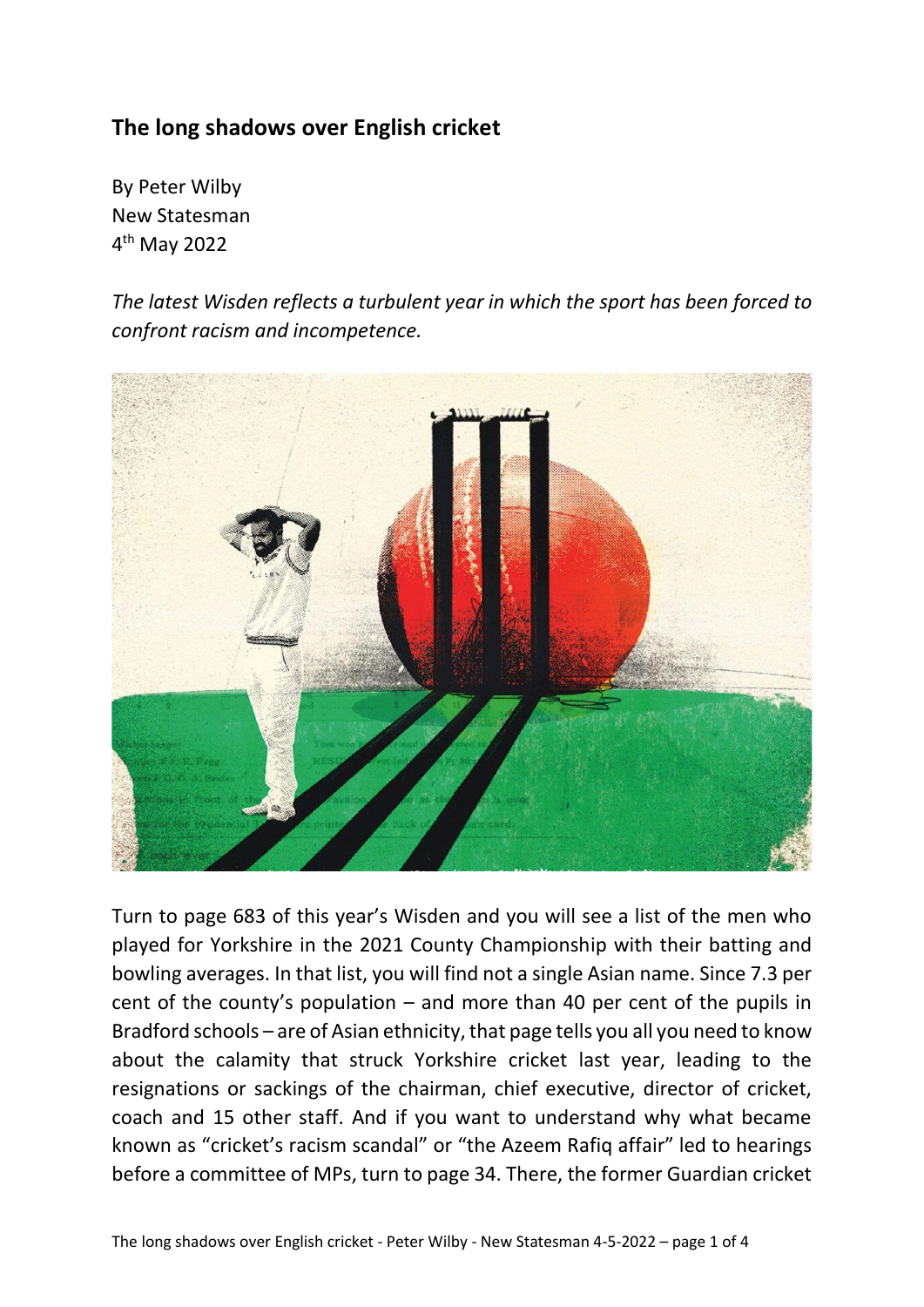writer David Hopps reports that players of Asian heritage account for 35 per cent of recreational cricketers in England, 20 per cent of players recruited to county academies and just 6 per cent of established professional cricketers.

Last year, in Hopps' words, professional cricket's deep-rooted racism "began to flood into the nation's consciousness". The ex-Yorkshire cricketer Rafiq, who was born in Karachi, moved to England when he was ten and led England in the under-19 World Cup of 2010, bravely spoke about how racist abuse – called "banter" in manly dressing rooms – had wrecked his career and driven him to consider suicide. Thanks to him, others felt emboldened to recall their experiences, earning places in this year's Wisden. David Lawrence, a former England fast bowler, born in England to Jamaican parents, recalled a banana skin being left outside the door of his hotel room during an away match for his county, Gloucestershire. Maurice Chambers, a former Essex player, remembered a drunken team-mate throwing a banana down the stairs and telling him "Climb for it, you f\*\*\*ing monkey". Zoheb Sharif, another ex-Essex man, said he was called a "curry muncher" and, after the 9/11 terrorist attacks, "bomber".

In the wake of such revelations, England began a catastrophic tour of Australia last November. The Ashes Test series, the most important international contest to most cricket-lovers, ended in abject defeat with England, for the fourth time in the past five tours, winning none of the five Tests. A bloated programme of international cricket and players spending too much time in Covid bubbles were partly to blame, but the chief responsibility lay with poor planning, incompetent management, bad coaching, errors in team selection and weak leadership. "From Brisbane to Hobart," writes the Wisden editor, Lawrence Booth, in his editor's notes, "no tactic was too ill-conceived, no plan too half-baked." Departures not only of the England team's coach and captain but also of the game's senior management figures followed.

It is hard to be optimistic about the future of English cricket. The only potential new star to be unearthed in 2021 was the medium-fast bowler Ollie Robinson. But as soon as he emerged, old tweets of a racist and sexist nature were discovered and he was suspended from the next match. In Australia, though he came second in the bowling averages, he often struggled with fitness. When the captain Joe Root resigned, his only possible successor was Ben Stokes, who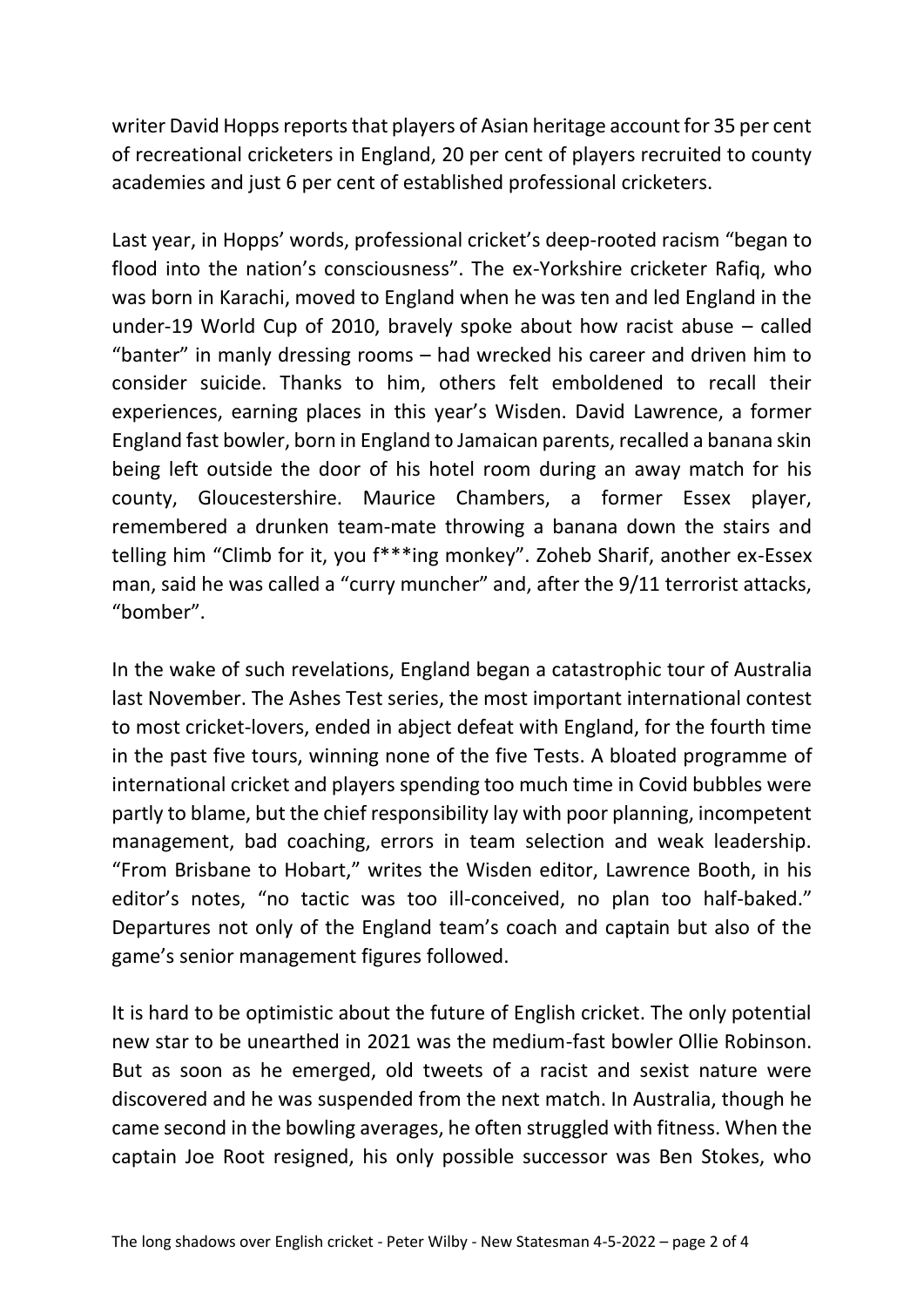missed the 2017-18 tour of Australia after being involved in a brawl outside a Bristol night-club.

These latest travails have diverted public attention from the issues raised by the Rafiq affair. But those issues won't go away. It is striking that, over the past 40 years, exiles from the white community of South Africa have established themselves more easily in the England Test team than black and Asian players born and/or raised in the UK. It is striking, too, that Joffra Archer and Chris Jordan, the only black players regularly included in current England teams, were both born and largely raised in Barbados.

Contrast their success with Michael Carberry, a black player who was born in south London. Despite scoring 35 centuries, including a triple century, in firstclass cricket he played just six Tests, five of them in Australia in 2013-14. He ended that series with the third highest English batting average, even ahead of Joe Root, and rarely sold his wicket cheaply. Yet he was never selected for Tests again. His career ended in 2018 when, aged 37, he was sacked from the Leicestershire captaincy after just four matches because he was deemed insufficiently "proactive". Though he has never made specific accusations – and there are no suggestions of racism by anyone associated with the Leicestershire team – he said in an interview in June 2020 that he grew tired of being labelled the "angry" and "temperamental" black man.

Nearly all the game's players and leaders once dismissed such issues as "political" and therefore not to be "mixed" with cricket. In the past, Wisden endorsed this view. When a party of "rebel" English cricketers toured apartheid South Africa in 1982, in defiance of an international boycott, the Test and County Cricket Board punished them with three-year bans from the national side. Wisden's then editor, John Woodcock, who died last year, accused the English board of shamefully "bowing to political pressures".

As for racist stereotyping, Wisden abounded in examples. Before a West Indies tour of England in 1976, for example, Henry Blofeld – who has an article in this year's edition – wrote in the almanack of how Caribbean cricketers play "as they live their lives… gay, excitable and flamboyant". They were, however, "temperamentally suspect", he added. In 1995, an article in Wisden Cricket Monthly magazine implied cricketers of black and Asian ethnicity were not fully